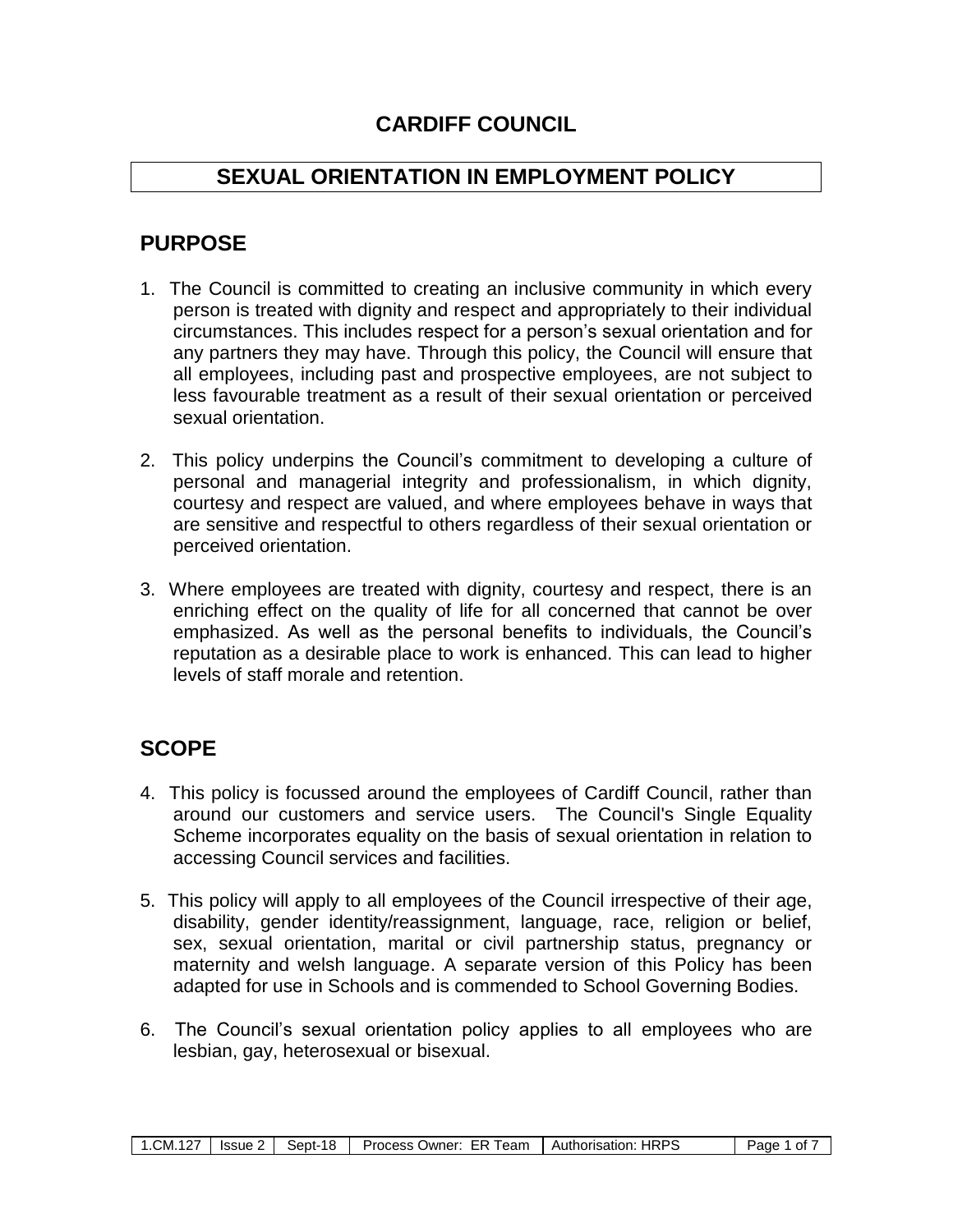## **LEGAL CONTEXT**

- 7. There have been significant changes to UK law to protect people of all sexual orientations from being discriminated against in their employment. The Equality Act 2010 replaces all previous anti-discriminatory laws with a single piece of legislation. It makes it unlawful to discriminate against a person on the grounds of their actual or perceived sexual orientation in all aspects of employment, including: recruitment and selection, terms and conditions, promotions and transfers, pay, training, dismissals and employment references. It protects bisexual, gay, heterosexual and lesbian people against direct, associative and indirect discrimination and discrimination by perception. It provides legal protection from harassment, harassment by a third party and victimisation due to a person's actual or perceived sexual orientation.
- 8. Under the 'Occupational Requirement' provision in the Equality Act 2010, there is scope to recruit someone on the basis of their sexual orientation if this can be proven to be an essential requirement of the role.
- 9. The Civil Partnership Act 2004 came into effect in December 2005. It allows same sex couples to obtain legal recognition for their relationship and to have equal treatment to married couples in a wide range of legal matters. The Council welcomes the requirement to provide facilities for giving notice of intention to register a civil partnership, and for the formation of civil partnerships. The Council also offers a choice of ceremonies as part of the legal process, although this is not a statutory requirement.
- 10. The Equality Act 2010 protects employees who are married or in a civil partnership against direct and indirect discrimination and victimisation due to their marital or civil partnership status.
- 11. The Equality Act 2010 provides protection for bisexual, gay, heterosexual and lesbian people by making it unlawful to discriminate on the grounds of sexual orientation in the provision of goods, facilities and services, education, disposal and management of premises and exercise of public functions.
- 12. The Council welcomes these statutory requirements, and aims to go beyond these requirements in positively promoting equality and diversity in both employment and service delivery.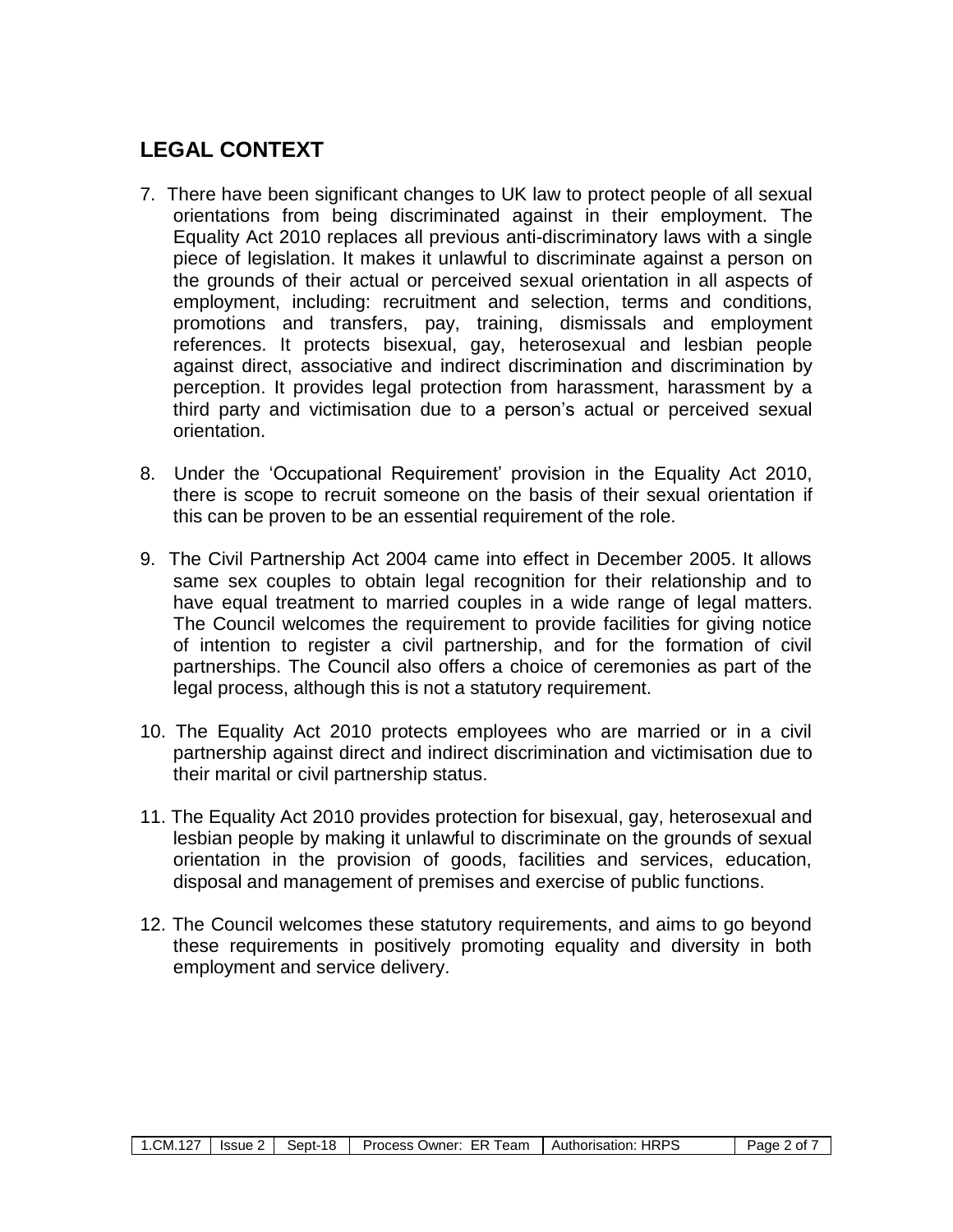## **POLICY CONTEXT**

- 13. The Council is proud to be a member of the Stonewall Diversity Champions Scheme. The programme is a good practice forum in which employers can work with Stonewall to promote lesbian, gay and bisexual equality in the workplace. For further information about the Stonewall Diversity Champions Scheme: [www.stonewallcymru.org.uk](http://www.stonewallcymru.org.uk/cymru/english/at_work/diversity_champions_cymru/default.asp)
- 14. The Council is required to complete equality impact assessments for all policies including its Sexual Orientation Policy. These will assess policies, practices or decisions to ensure that they do not impact upon employees less favourably because of their sexual orientation.
- 15. Cardiff Council asks for details of the sexual orientation of its employees to assess the needs of the workforce. However, employees do not have to give this information. The Council undertakes and publishes an annual equality monitoring report using research data from its Employee Survey and its employee database to identify and correct any potential patterns of exclusion or under-representation. Sexual orientation is one of the fields that are monitored.
- 16. The Council has supported the development of an LGBT+ Employee Network for lesbian, gay, bisexual and transgender employees. The group is a useful and confidential resource for employees wishing for support on issues surrounding their sexual orientation or gender identity. The Group's e-mail address is [lgbtemployeegroup@cardiff.gov.uk.](mailto:lgbtemployeegroup@cardiff.gov.uk) Council employees also have access to an Employee Counselling Service which provides a support service based on the principals of person-centred counselling, irrespective of an employee's sexual orientation.

## **KEY PRINCIPLES**

- 17. For the purpose of this Policy the Council defines sexual orientation as orientation/attraction towards persons of the same sex, the opposite sex, or the same and opposite sex. It should be recognised that sexual orientation does not apply to sexual practices and neither is any sexual practice implied through an individual's sexual orientation.
- 18. The Council values all its employees equally regardless of their sexual orientation. It recognises that lesbian, gay and bisexual (LGB) and heterosexual employees come from diverse backgrounds and will strive to ensure that they do not face discrimination on the grounds of their sexual orientation.

| $. \n\neg$<br>.CM.1 | <b>Issue</b> | Sept-18 | <b>Process</b><br>eam<br>∪wner <sup>.</sup><br>FК | <b>HRPS</b><br>Authorisation: | Page<br>οt |
|---------------------|--------------|---------|---------------------------------------------------|-------------------------------|------------|
|                     |              |         |                                                   |                               |            |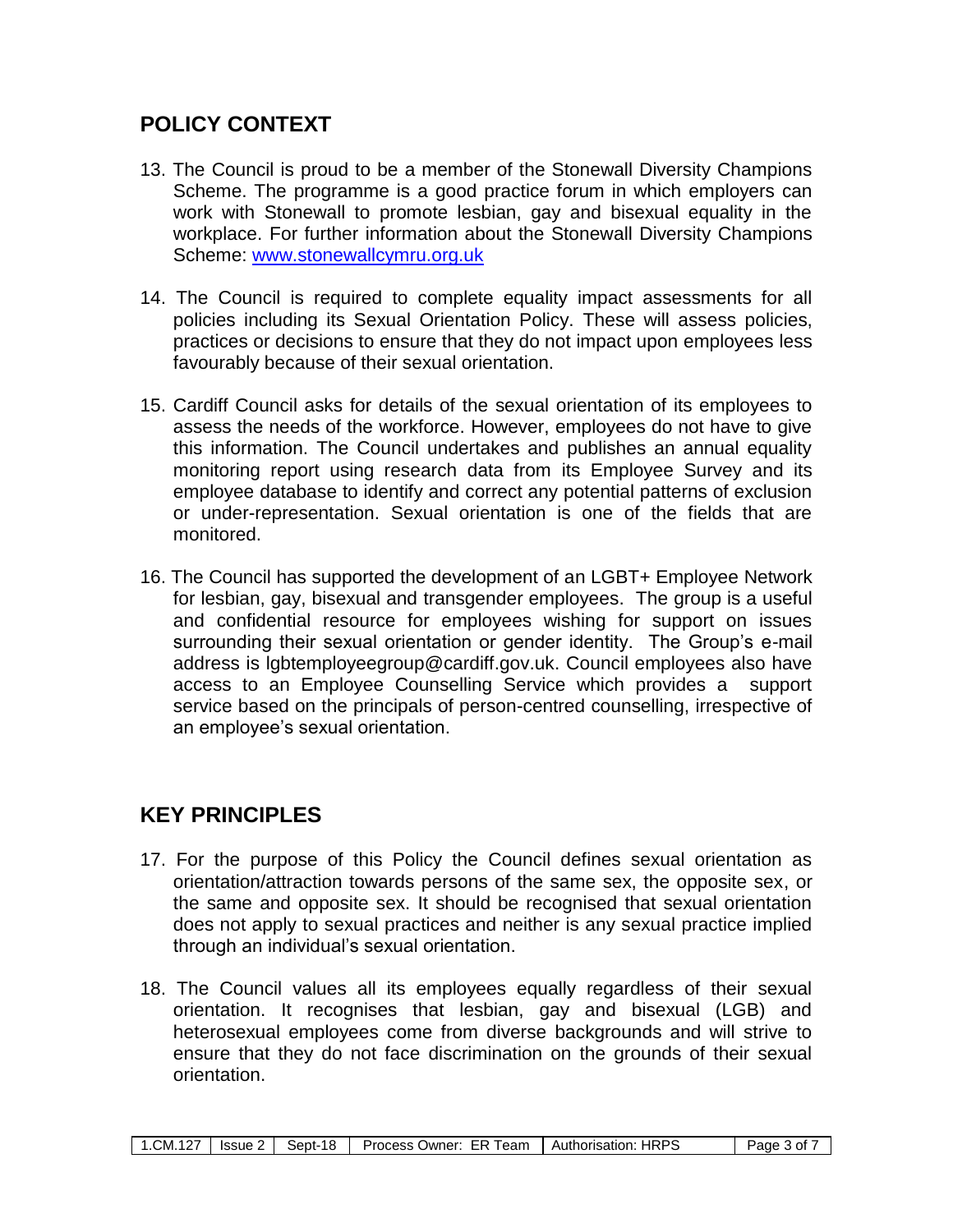- 19. The Council will provide a supportive environment for employees who wish to be open about their sexuality. It is the right of the employee to choose whether they wish to share information about their sexuality. However it is also important not to assume that because an employee has informed one person of their sexuality, that they have informed others, or that they wish their private life to be disclosed to others. If a situation arises in which an employee's sexual orientation is made known to others, it is important that this is kept confidential to the parties involved and not disclosed to any other individuals.
- 20. All employees irrespective of their perceived sexual orientation are entitled to equal access to the suite of family friendly policies, such as Special Leave, Maternity Leave, Adoption Leave, Maternity Support Leave and to apply for flexible working arrangements etc. Requests will be dealt with sensitively and where the employee concerned wishes to keep their personal life confidential they will be able to do so.
- 21. Assumptions will not be made that partners of employees are always of the opposite sex. Access to facilities that are available to partners of opposite sex couples will always be made available to same sex couples. If Service Areas offer the opportunity for social gatherings which extend to the partners of employees, care should be taken with the wording of invitations, posters etc, to ensure inclusivity for those with same sex partners.
- 22. Legislation similar to that which protects employees from discrimination on the grounds of sexual orientation exists to protect employees from discriminations on the grounds of religion, belief or non-belief. Some concerns have been raised regarding possible conflicts which may arise from upholding both legislations. The Council is planning to develop a dialogue between non-belief and belief groups and LGB groups to prevent such conflicts. If problems do arise, it may be necessary to use formal disciplinary proceedings.
- 23. It is the responsibility of all employees to act in an inclusive manner. It is the responsibility of all line managers to familiarise themselves with this policy and to raise awareness of the staff that they manage and ensure that the policy is implemented.
- 24. The Council is committed to providing a caring and supportive working environment, which is free from all forms of discrimination, bullying and intimidation. Harassment or bullying on the grounds of someone's sexual orientation, perceived sexual orientation or their association with someone of a certain sexual orientation (discrimination by association) may lead to a grievance or disciplinary action. Such cases will be dealt with under the Council's Resolution Policy and Disciplinary Policy Procedures.

| .CM.127<br>Sept-18<br><i><b>Issue</b></i> | <b>Process</b><br>FК<br>Team<br>∪wner: | <b>Authorisation: HRPS</b> | aae<br>0t<br>$\Lambda$ |
|-------------------------------------------|----------------------------------------|----------------------------|------------------------|
|-------------------------------------------|----------------------------------------|----------------------------|------------------------|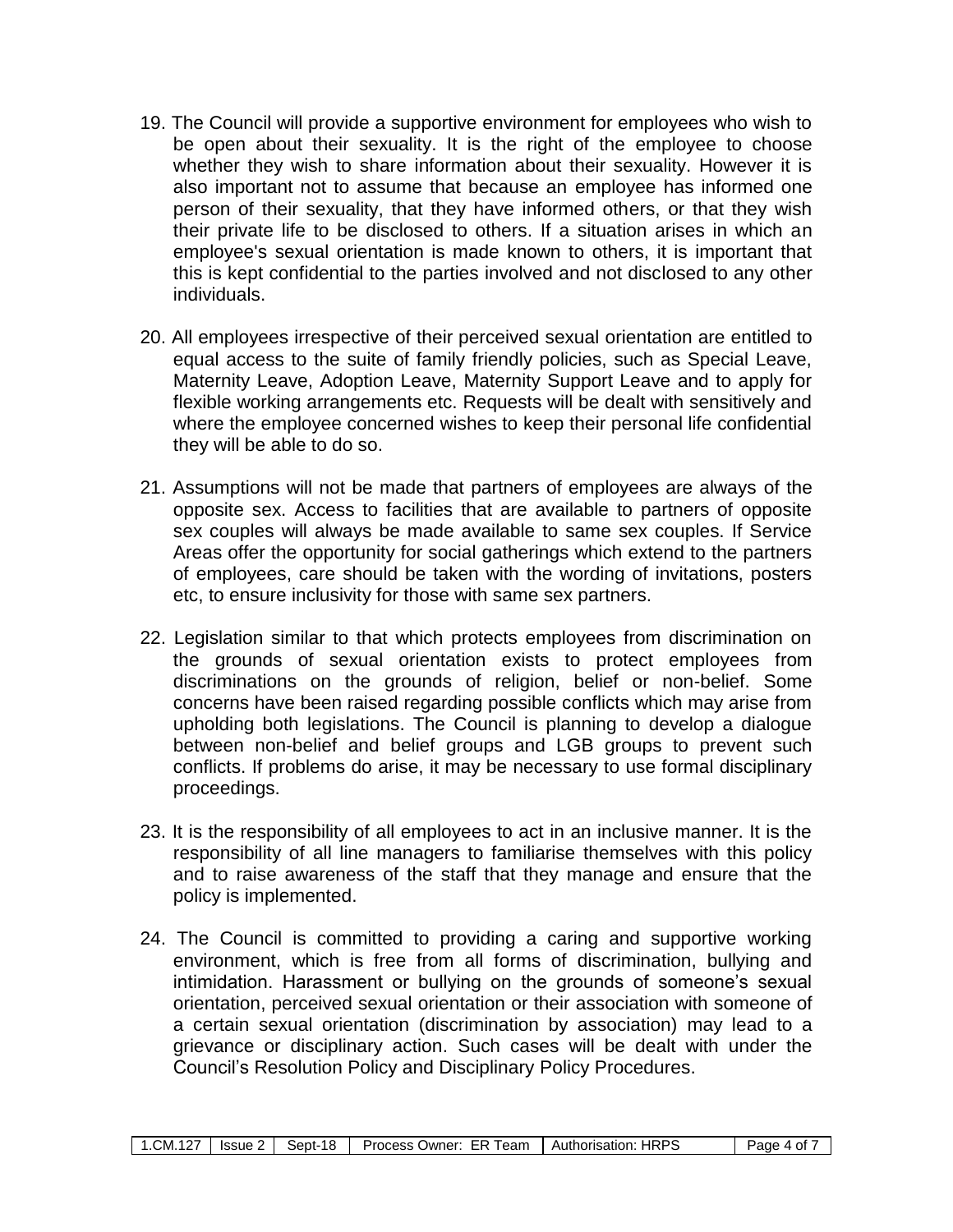#### 25. **Examples of Harassment on the Grounds of Sexual Orientation include:**

- Persistent questioning employees about their sexual orientation or gossiping or speculating about employee's sexual orientation.
- Using homophobic language or jokes.
- Disclosing an employee's sexual orientation in the workplace.
- 26. Please read Appendix 1 of the Resolution Policy for further examples of harassment.

## **SUPPORT SERVICES**

- 27. Further advice and support for managers and employees who require additional information on this Policy can be obtained from:
	- i) Cardiff Council Equalities Team [equalityteam@cardiff.gov.uk](mailto:equalityteam@cardiff.gov.uk)
	- ii) LGBT+ Employee Network [lgbtstaffgroup@cardiff.gov.uk](mailto:lgbtstaffgroup@cardiff.gov.uk)
	- iii) Employees within HR People Services [HRPeopleservices@cardiff.gov.uk](mailto:HRPeopleservices@cardiff.gov.uk)
	- iv) Line Managers within the Service Area, or the relevant Director/Assistant Director/Chief Officer;
	- v) The employee's Service Area or specialist trade union representative;
	- vi) By referral to appropriate external agencies, for example:

### **Stonewall Cymru**

Transport House, 1 Cathedral Road, Cardiff, CF11 9SB Tel: 029 2023 7744 Email: [cymru@stonewallcymru.org.uk](mailto:cymru@stonewallcymru.org.uk) [www.stonewall.org.uk/cymru](http://www.stonewall.org.uk/cymru) **LGBT Excellence Centre (Wales) Ltd** 60 Walter Road, Swansea, SA1 5PZ Tel: 017 9264 5325 [www.ecwales.org.uk](http://www.ecwales.org.uk/)

28. This policy will be monitored and reviewed in light operational experience, or sooner if the need arises.

## **RELATED POLICIES**

Strategic Equal Opportunities Policy Statement Religion & Belief Policy Equality & Diversity Awareness Handbook Resolution Policy Discipline Policy & Procedure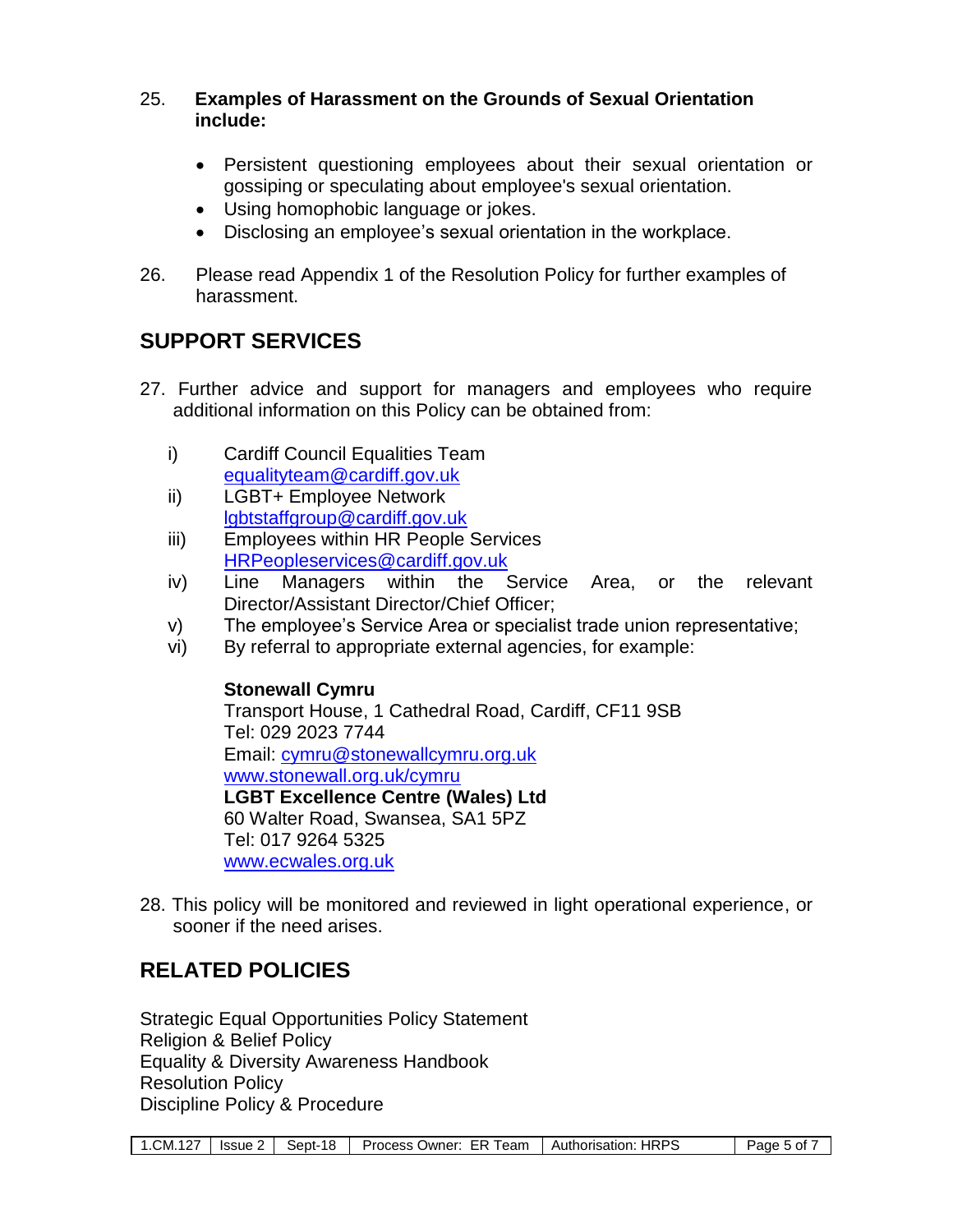# **Appendix A**

## **Definitions**

- **Sexual Orientation** This is an umbrella term which describes the whole spectrum of sexual and emotional attraction, including the four most commonly used terms, lesbian, gay, bisexual and heterosexual.
- **Sexual Identity** A person's sense of identity defined in relation to the categories of sexual orientation, usually only using the four main terms, lesbian, gay bisexual and heterosexual. Someone's sexual identity may not necessarily match their sexual behaviour.
- **Gay** A person who is sexually and emotionally attracted primarily to people of the same sex. The term is more commonly applied to men who self-identify as same sex attracted, rather than men who have sex with men but do not self identify as gay.
- **Lesbian** While many women identify as gay, the term lesbian is commonly used to describe same sex (emotionally and sexually) attracted women.
- **Bisexual** A person who is sexually and emotionally attracted to people of both sexes.
- **Transgender** An all-embracing term for people whose gender identity or gender expression conflicts with the 'norms' expected by their society. It can also be used to define a person who is undergoing, or intending to undergo, gender reassignment surgery, in order that their physical gender is corrected.
- **Heterosexual** A person who is sexually and emotionally attracted to people of the opposite sex.
- **Homophobia** A disapproval, dislike or negative view of lesbian, gay or bisexual people. Homophobia can range from a general view that being lesbian, gay or bisexual is less favourable than being heterosexual, up to an active dislike or hatred of lesbian, gay or bisexual people.
- **Heterosexism** The belief that sexual identities other than heterosexual are bad and unacceptable. It can also include the assumption that anyone whose sexual orientation is unknown will be heterosexual.
- **Transphobia** Discrimination against transsexuality and transsexual or transgender people, based on the expression of their internal gender identity.